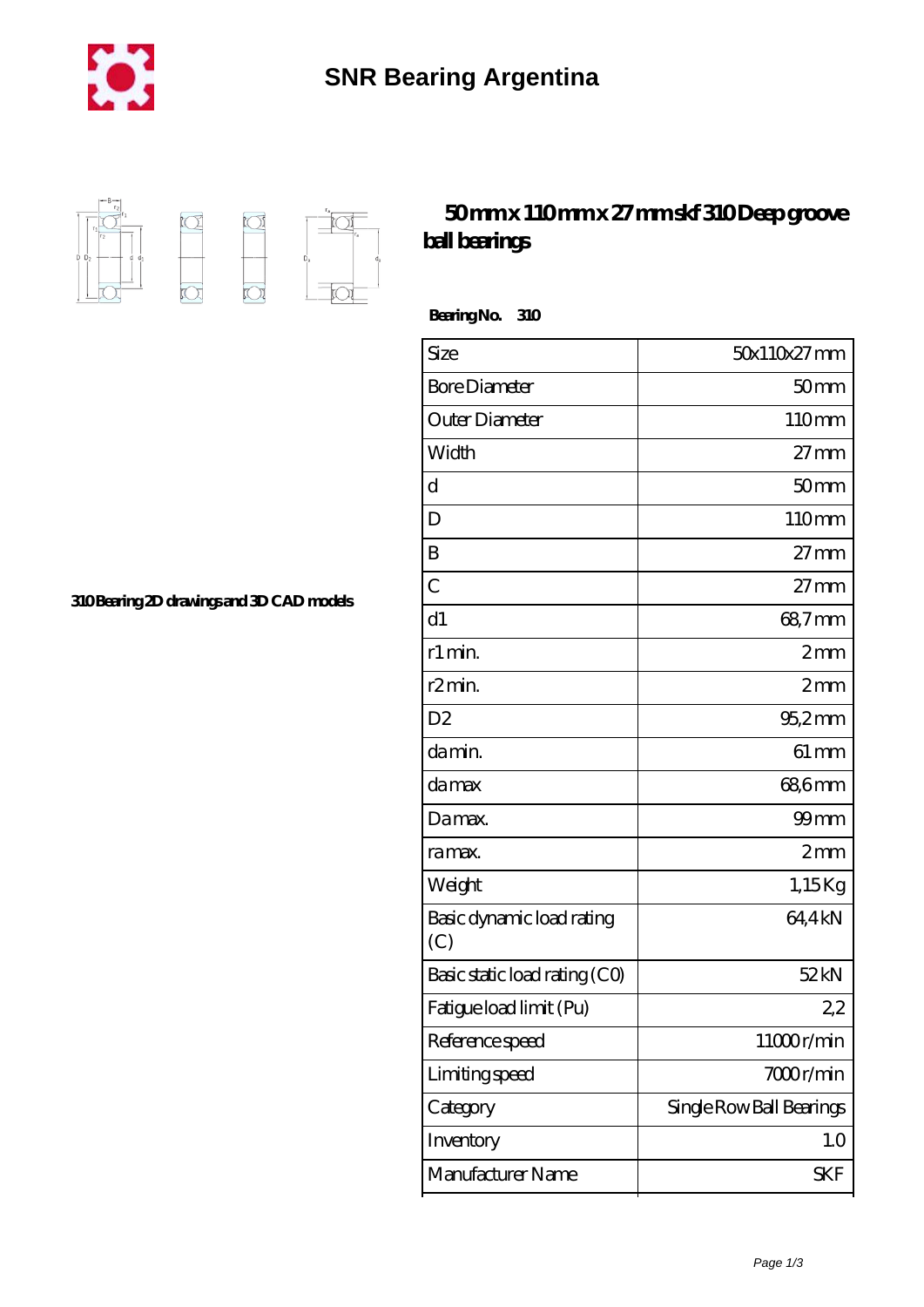

## **[SNR Bearing Argentina](https://m.chilcotinlodge.com)**

| Minimum Buy Quantity               | N/A                                                                                                                                                                            |
|------------------------------------|--------------------------------------------------------------------------------------------------------------------------------------------------------------------------------|
| Weight / Kilogram                  | 1.187                                                                                                                                                                          |
| Product Group                      | <b>BOO308</b>                                                                                                                                                                  |
| Enclosure                          | Open                                                                                                                                                                           |
| Precision Class                    | ABEC 1   ISO PO                                                                                                                                                                |
| Maximum Capacity / Filling<br>Slot | Yes                                                                                                                                                                            |
| Rolling Element                    | <b>Ball Bearing</b>                                                                                                                                                            |
| Snap Ring                          | No                                                                                                                                                                             |
| <b>Internal Special Features</b>   | No                                                                                                                                                                             |
| Cage Material                      | Steel                                                                                                                                                                          |
| Internal Clearance                 | CO-Medium                                                                                                                                                                      |
| Inch - Metric                      | Metric                                                                                                                                                                         |
| Long Description                   | 50MM Bore; 110MM<br>Outside Diameter; 27MM<br>Outer Race Diameter;<br>Open; Ball Bearing; ABEC 1<br>ISO PO, Yes Filling Slot;<br>No Snap Ring, No Internal<br>Special Features |
| Category                           | Single Row Ball Bearing                                                                                                                                                        |
| <b>UNSPSC</b>                      | 31171504                                                                                                                                                                       |
| Harmonized Tariff Code             | 8482105068                                                                                                                                                                     |
| Noun                               | Bearing                                                                                                                                                                        |
| <b>Keyword String</b>              | Ball                                                                                                                                                                           |
| Manufacturer URL                   | http://www.skf.com                                                                                                                                                             |
| Manufacturer Item Number           | 310                                                                                                                                                                            |
| Weight/LBS                         | 262                                                                                                                                                                            |
| Outer Race Width                   | 1.063Inch   27 Millimeter                                                                                                                                                      |
| Bore                               | 1.969 Inch   50 Millimeter                                                                                                                                                     |
| Outside Diameter                   | 4.331 Inch   110Millimeter                                                                                                                                                     |
| bore diameter:                     | 50 <sub>mm</sub>                                                                                                                                                               |
| precision rating                   | ABEC $3$ (ISO Class 6)                                                                                                                                                         |
| outside diameter:                  | 110mm                                                                                                                                                                          |
|                                    |                                                                                                                                                                                |